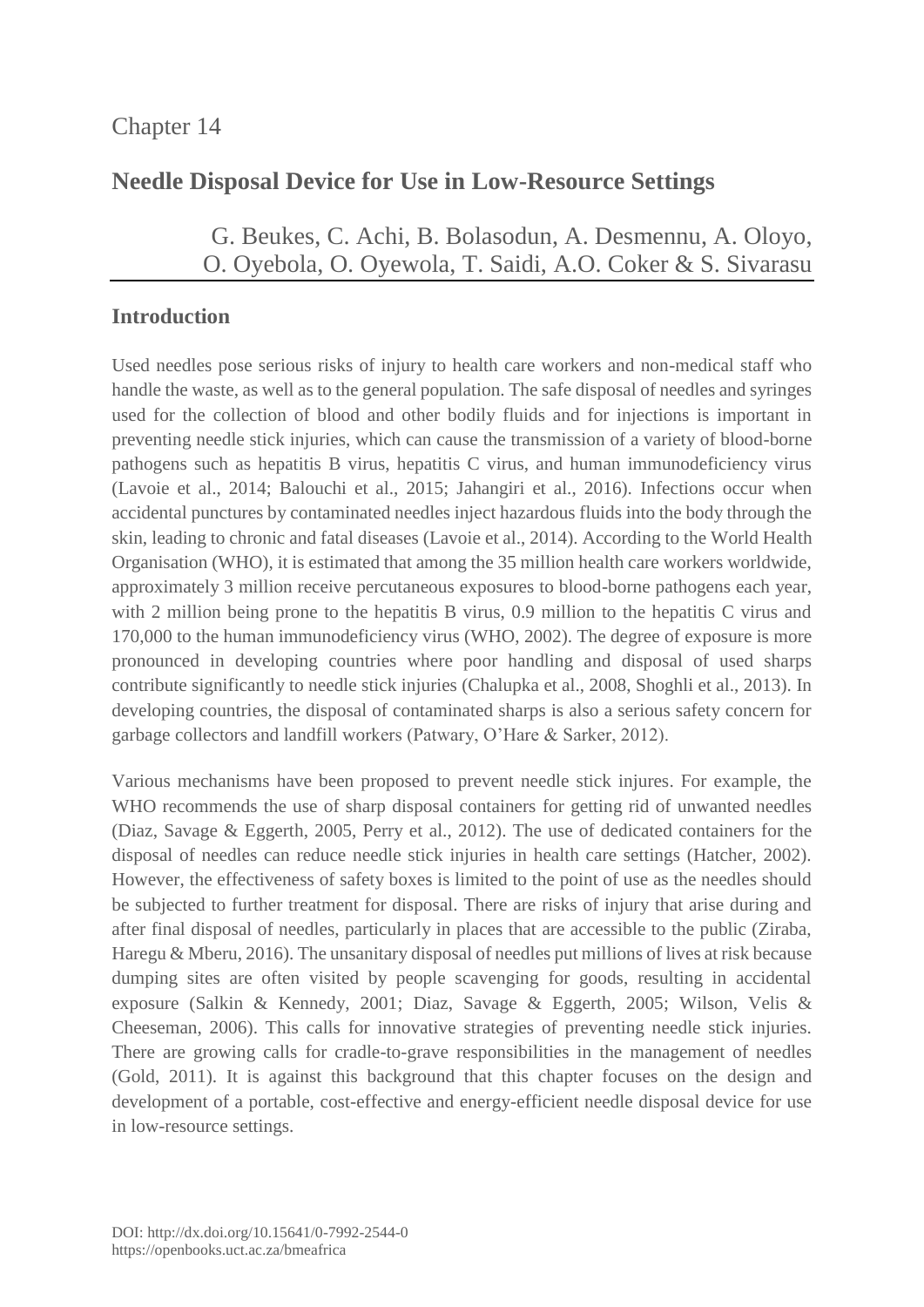#### **Disposal in developed countries**

Globally, there are many methods for processing and disposing of used needles and other sharps generated by health care facilities. In developed countries, sharp disposable containers are commonly used (Nagao et al., 2007; Alamgir et al., 2008; Lavoie et al., 2014). For example, the use of sharp disposal containers in the USA can be traced to 1983 when the Center for Disease Control and Prevention recommended their use (CDC, 1987; Perry et al., 2012). In Europe, the European Union directive endorses the use of clearly marked and technically safe containers for the handling of disposable sharps and injection equipment as close as possible to the areas where sharps are used (EU, 2010). In Japan, regulations encourage the use of sharp disposal containers in areas where needles are frequently used such as operating rooms, treatment rooms and centrally located areas of wards (Nagao et al., 2007). Sharp disposable containers have evolved over the last decades to include features such as increased puncture resistance, one-way openings, and signifiers to prevent overfilling, such as a line that indicates when the container should be considered full (Perry et al., 2012). For sharp disposable containers to be effective, the minimum design and performance requirements include that they be easily accessible to personnel and located as close as is feasible to the immediate area where sharps are used or can be reasonably anticipated to be found (Domin & Smith, 1992). In addition, the containment system should be of heavy duty and leak resistant plastic with a tightfitting, puncture-resistant lid which is conspicuously labelled to warn of hazardous waste inside the container (Blackman Jr, 2016). It is recommended that safety boxes only be filled once and disposed of (WHO, 2005). There is no one prescribed method for the disposal of safety boxes, but any selected method must be in compliance with national and local environmental regulations (WHO, 2002).

Sharp disposable containers are a temporary storage for used needles before their final disposal. The process of disposing of full sharp containers is a critical part of waste management which must be clearly delineated and enforced (Perry et al., 2012). Several technologies are used to treat and dispose of sharps stored in sharp containers; these include incineration, chemical disinfection, wet thermal treatment, and microwave irradiation (Chaerul, Tanaka & Shekdar, 2008). In order to prevent infections, the collection and disposal of the sharps container is subject to special safety requirements to avoid contamination (Hester & Harrison, 2002). Some are disposed of by high temperature incineration, while others are transported to a dump site (Mühlich, Scherrer & Daschner, 2003). Although incineration is a relatively costly treatment, it is widely used in developed countries as it is effective (Chaerul, Tanaka & Shekdar, 2008). Developed countries can afford to use high-technology incinerators to achieve complete combustion and to keep the concentration of undesirable waste compounds generated by burning to a minimum (Diaz, Savage & Eggerth, 2005). Countries such as the USA, Canada and Japan have a regulated waste disposal system where sharps are transported for disposal at dump sites that are kept out of reach of the public (Nagao et al., 2007; Alamgir et al., 2008; Perry et al., 2012). In these countries, the sharp disposal containers are collected and transported separately from other medical waste to avoid compaction and facilitate separate treatment (Mühlich, Scherrer & Daschner, 2003). The sharps are encapsulated by placing them in containers made of cardboard, plastic, or metal which are immobilised using cement, plastic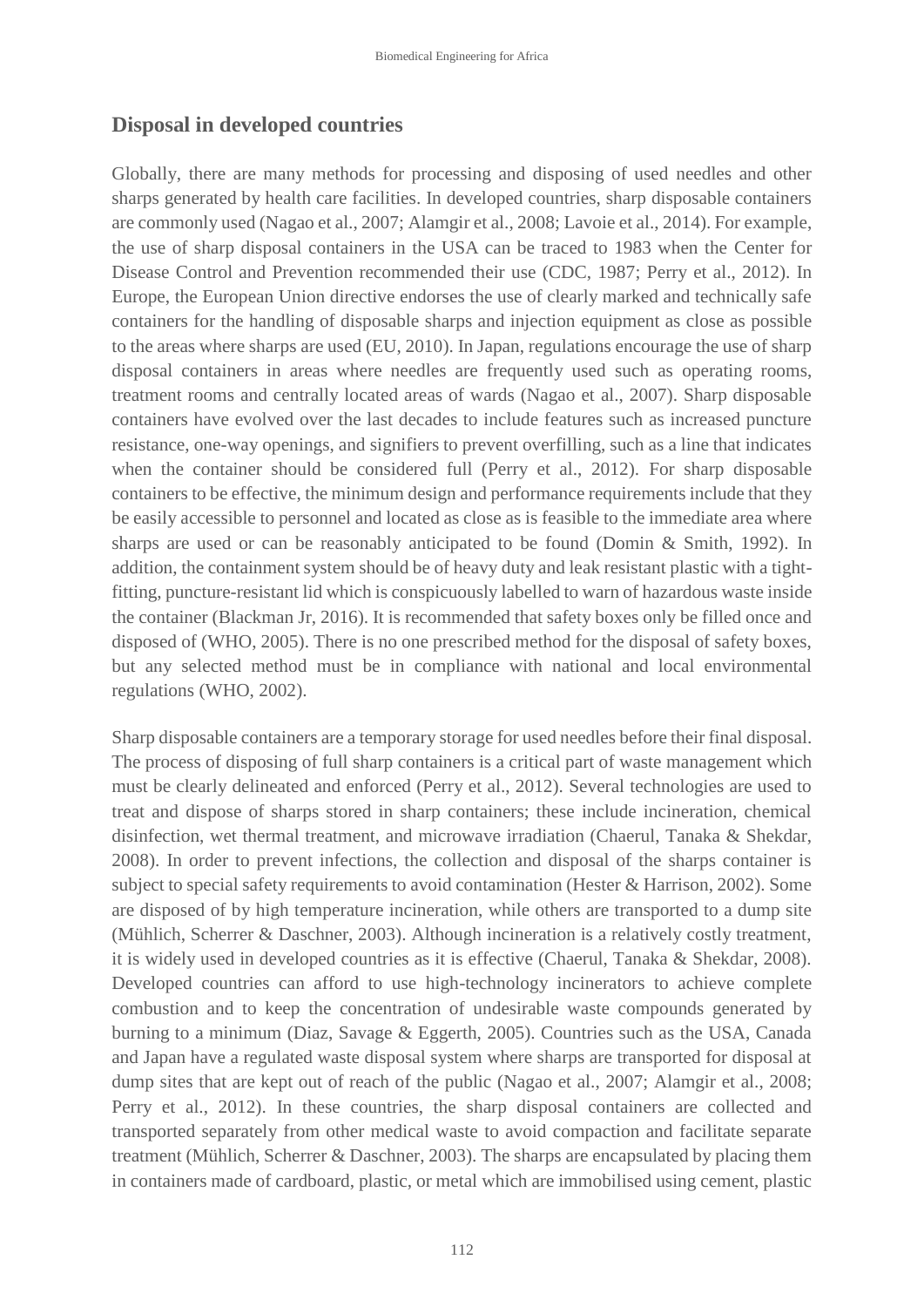foams, resins or clay (WHO, 2005). Once the immobilising material has hardened, the containers are sealed and disposed of in a dedicated disposal site as encapsulation keeps personnel in the waste management system from being injured (Diaz, Savage & Eggerth, 2005). In addition, developed countries have adopted engineering controls such as safer needle devices which blunt, sheath, or retract the needle immediately after use (Wilburn & Eijkemans, 2004). Such devices have been shown to reduce needle stick injuries (Jagger, 1996; Weese & Jack, 2008).

#### **Disposal in developing countries**

In developing countries, sharps are a cause for concern because of inappropriate treatment and disposal practices (Diaz, Savage & Eggerth, 2005, Sawalem, Selic & Herbell, 2009). For example, sharps disposal containers, incinerators and transportation networks are not always available (Mbongwe, Mmereki & Magashula, 2008). Cost constraints make the purchase of single use disposable containers unrealistic. This often results in improvised makeshift containers which pose a health hazard (Nsubuga & Jaakkola, 2005, Patwary, O'Hare & Sarker, 2011). Studies that were conducted in Uganda, Tanzania and the Dominican Republic revealed that used sharps were discarded in ad-hoc puncture-proof containers, rather than in boxes designed specifically for sharps (Muller, 2005; Moro et al., 2007; Manyele, Samwel V & Mujuni, 2010). The boxes were overfilled resulting in sharps on the floor and in areas surrounding the health facilities. The disposal of sharps in the garbage expose children and waste handlers to risk of injuries and transmission of blood-borne pathogens (Manyele, SV & Lyasenga, 2010; Ishtiaq et al., 2012; Gyawali et al., 2013).

In many parts of Africa, medical waste including sharps is not separated from municipal waste but is collected along with the rest of the waste stream (Kgathi & Bolaane, 2001, Manyele, 2004, Taru & Kuvarega, 2005). Sharps containers may be placed in less secure storage facilities, which often results in contaminated injection equipment being scavenged and reused (Salkin & Kennedy, 2001; Mbongwe, Mmereki & Magashula, 2008; Rachiotis et al., 2012). In many developing countries, medical waste, and in particular used syringes and needles, are commonly burned in the open air or in simple and often improvised units such as pits, burners (made out of brick or cement), and in drums (Diaz, Savage & Eggerth, 2005). Although the units are relatively inexpensive, easy to build, and require little or no maintenance, they are not effective in the disposal of sharps because of the relatively uncontrolled combustion conditions (Diaz, Savage & Eggerth, 2005, Sawalem, Selic & Herbell, 2009). As a result, combustion does not completely burn all of the waste, particularly if it has a relatively high moisture content (Diaz, Savage & Eggerth, 2005). Another option for disposing sharps in developing countries is the use of open dumps (Longe & Williams, 2006). While being the least costly option, the use of open dumps poses negative impacts to the public and environment because of the uncontrolled nature of disposal (Sawalem, Selic & Herbell, 2009).

Many factors militate against the safe disposal of sharps in developing countries. Medical waste management has not received sufficient attention in developing countries due to limited financial, physical and human resources (Harhay et al., 2009; Awodele, Adewoye & Oparah,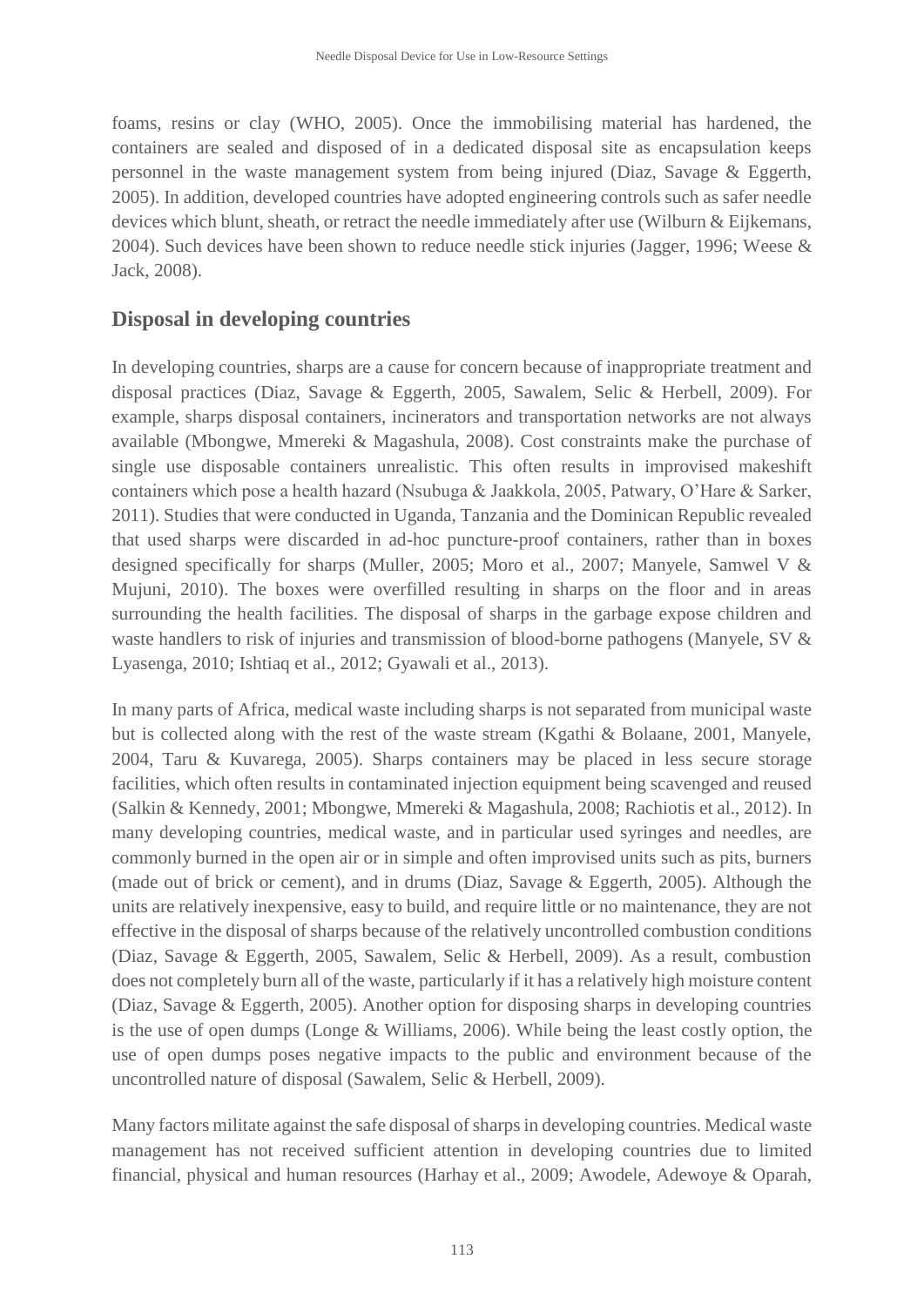2016). Poor roads, intermittent electricity, lack of vehicles which makes transportation of waste unsafe, and the absence of effective municipal waste disposal systems are contributing factors (Abah & Ohimain, 2011; Patwary, O'Hare & Sarker, 2011; Guerrero, Maas & Hogland, 2013). Transportation of sharps to dump sites is problematic in areas without proper means of transport (Chaerul, Tanaka & Shekdar, 2008), resulting in medical waste being transported on foot and by hand, thereby increasing the danger of the waste handler being accidently pierced or cut by contaminated sharps (Tsakona, Anagnostopoulou & Gidarakos, 2007). Lack of awareness about the health hazards related to medical waste and inadequate training in proper waste management contributes to poor disposal of waste (Abah & Ohimain, 2010; Mathur et al., 2011; Madhukumar & Ramesh, 2012).

Engineering controls such as safe needle devices are expensive for developing countries and they cannot afford to adopt such risk reduction innovations without financial assistance (Ekwueme, Weniger & Chen, 2002). The problem is compounded by the rising amount of hospital waste generated due to growth of the population and increased numbers of health care facilities (Awodele, Adewoye & Oparah, 2016). As a result, the sharps are deposited openly in waste dumps and surrounding environments, often alongside non-hazardous solid waste as there are no systematic approaches to medical waste management (Abah & Ohimain, 2011; Awodele, Adewoye & Oparah, 2016; Macaulay & Odiase, 2016). Studies on medical waste management in Lagos, Dar es Salaam and Dhaka revealed that burning and burial of medical waste was a common practice at hospitals due to limited options (Mato & Kaseva, 1999; Longe & Williams, 2006; Hassan et al., 2008).

### **A needle disposal device for low-resource settings**

A safe, simple, on-the-counter, needle disposal device that would effectively leave the needle unusable (by bending, breaking, crushing or cutting it) and allow for needles to be disposed of with medical grade waste would assist in preventing needle stick injuries at health care facilities and in reducing the dumping of used needles at inappropriate public locations. This section presents the design of such a device for destruction of the needle at the point of use, based on a need identified by academics from the University of Ibadan. While public hospitals and primary healthcare clinics in Nigeria were identified as potential users of the device, similar facilities in other developing countries would also benefit.

#### *User requirements*

The requirements for the device, based on the needs of potential users, are outlined below.

- The needle is separated from the syringe so that the metal and non-metal components are disposed of separately.
- The needle is rendered unusable and is left in a form that makes it easily disposable.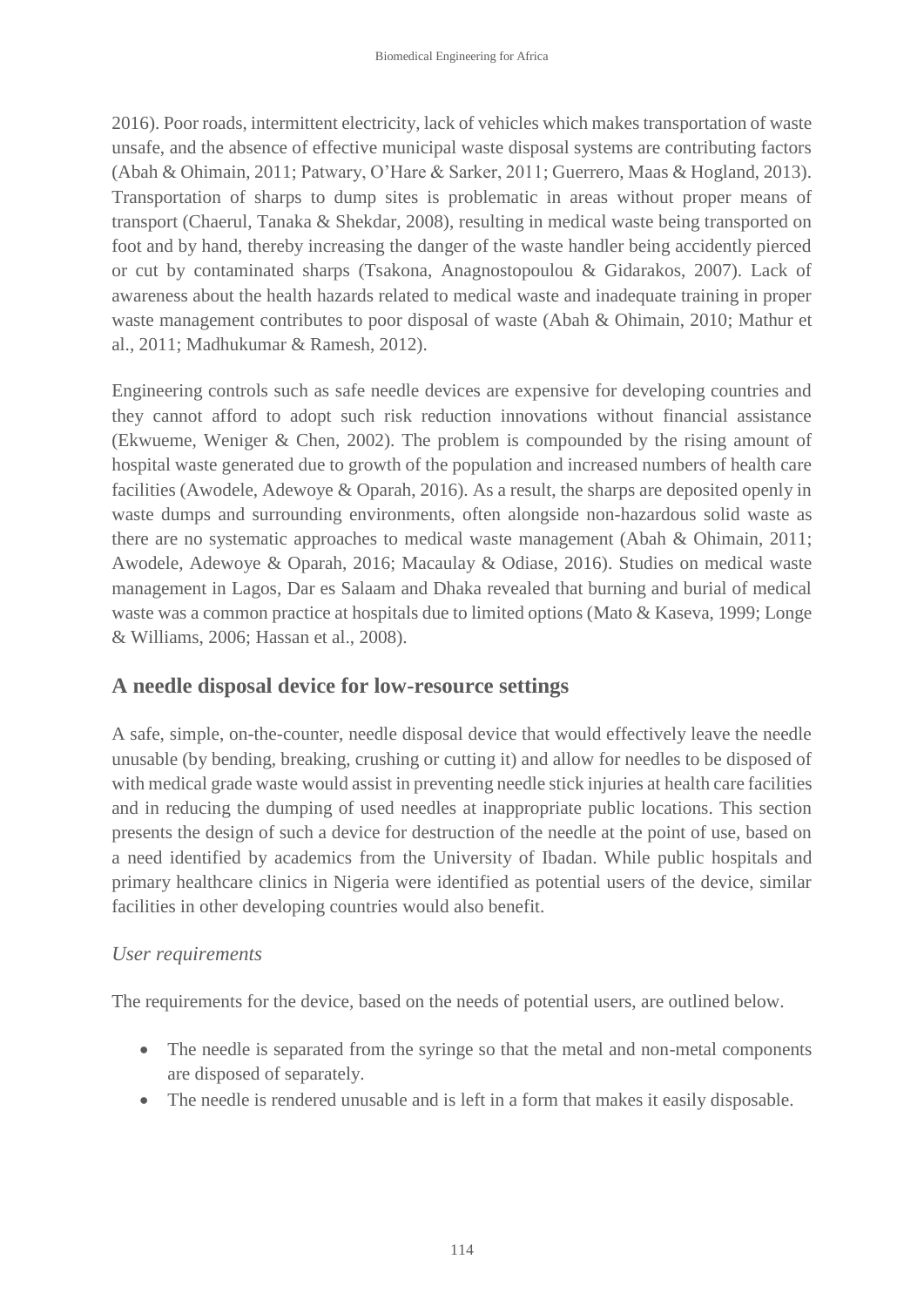- Operability:
	- o The device is comfortable to operate by a healthcare worker.
	- o Electricity-driven operation ensures maximal ease of use.
	- o A manual mode is available for instances where automation is not possible, for example due to interruption in the power supply.
- The device has a universal attachment for mounting to a variety of counter tops.
- The device has a detachable needle container for ease of disposal.
- The device prevents accidental contact between the needles and operator once separation is achieved.
- The device is easily cleaned and maintained.

# **Design**

The device has three subsystems:

- 1. Needle separator
- 2. Needle cutter
- 3. Container/housing with separator for plastic and metal

### *Needle separator*

The separator mechanism (as illustrated in Figure 1) makes use of a rhombus/diamond shaped separator, which allows the operator to insert the needle and syringe assembly and slide it in either direction to achieve separation. A separation area thickness of 0.75 mm was considered sufficient in terms of strength and separation distance between the needle plastic and the syringe. In addition, the separator needed to funnel the needle into the point of destruction. This is achieved by embedding a funnel into the separator to ensure that the needle falls directly onto the point of destruction, thereby increasing the effectiveness of the cutting mechanism. The separator was manufactured by means of a fused deposition modelling (FDM) threedimensional (3D) printer. The material selected for the component was acrylonitrile butadiene styrene (ABS) polymer. The material is commonly used for 3D printing due to its affordability and low melting temperature (200°C–238°C). The funnel system is indicated in Figure 1.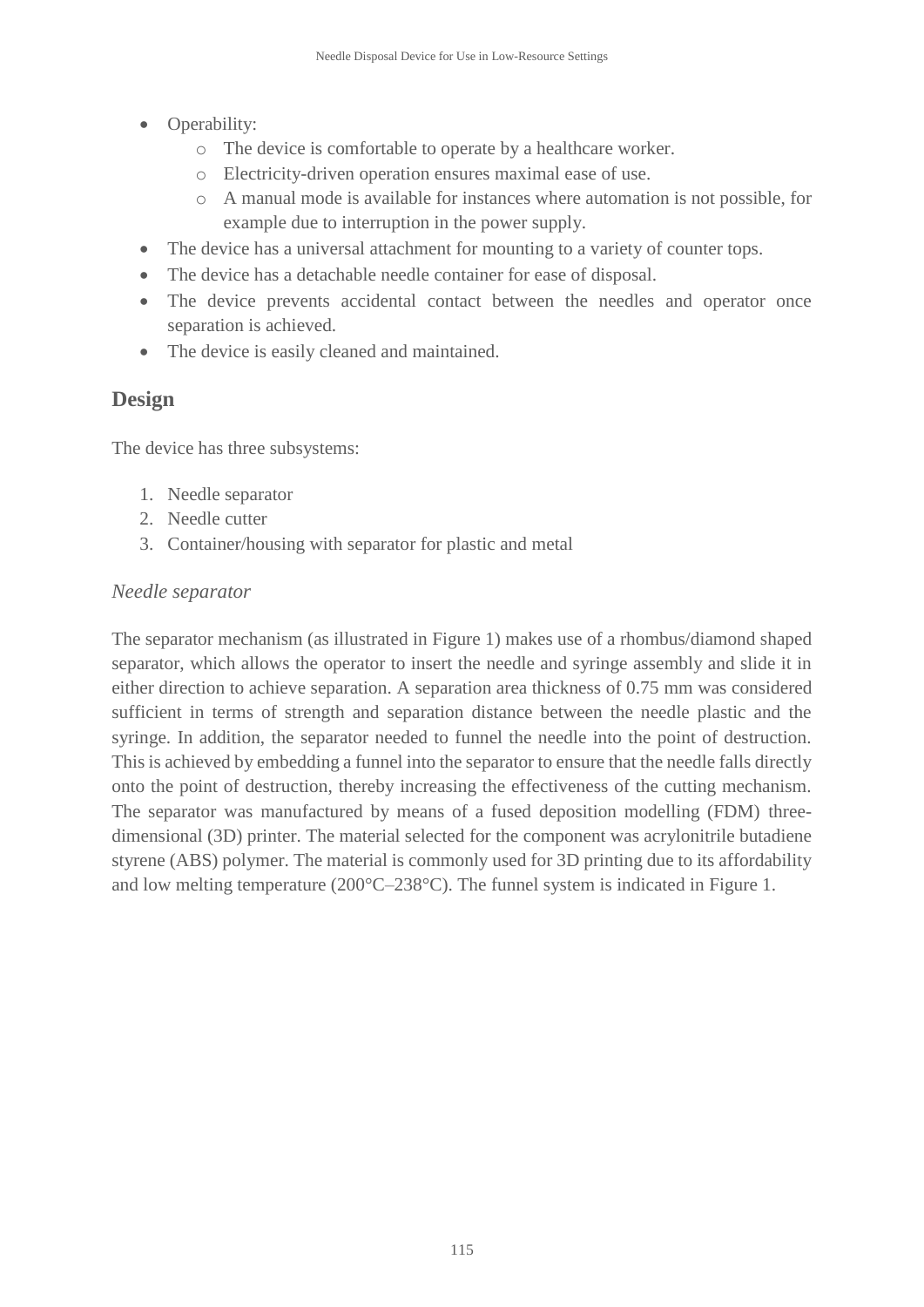

*Figure 1: Needle separator with funnel to guide the needle towards the cutter for destruction*.

#### *Needle cutter*

The needle cutter aims to cut the needles to achieve complete destruction. Needle cutting was achieved using a unit comprising a uni-rotating shaft and a stationary shaft. The rotating shaft comprises four rotating cutters featuring twelve teeth each, with spacer disks between the cutters. The stationary shaft supports four stationary cutters featuring four teeth and a spacer disk between the cutters. Each stationary cutter lines up with a spacer between the rotating cutters. This is illustrated in Figure 2. The stationary cutters produce the necessary shear that would cut the needles.

In addition, a gearing system reduces the force required to rotate the cutter gears and create the required cutting effect. The gearing system uses an idle pinion gear fitted to the stationary cutter shaft. The larger gear is fitted to the rotating shaft by means of a key. This ensures that the torque generated would be transferred to the rotating cutters. The gearing system allows, by the spacing of the shafts as well as the dimensions of the device, for a torque ratio of 1:2.375, which reduces the torque required to cut the needles by a factor of 2.375. Manually applied torque is sufficient to destroy the needles. The device features an attachment that allows for secure fitment of a power drill to drive the gearing system, as well as a crank, should electrical operation not be possible. The gearing system is shown in Figure 3.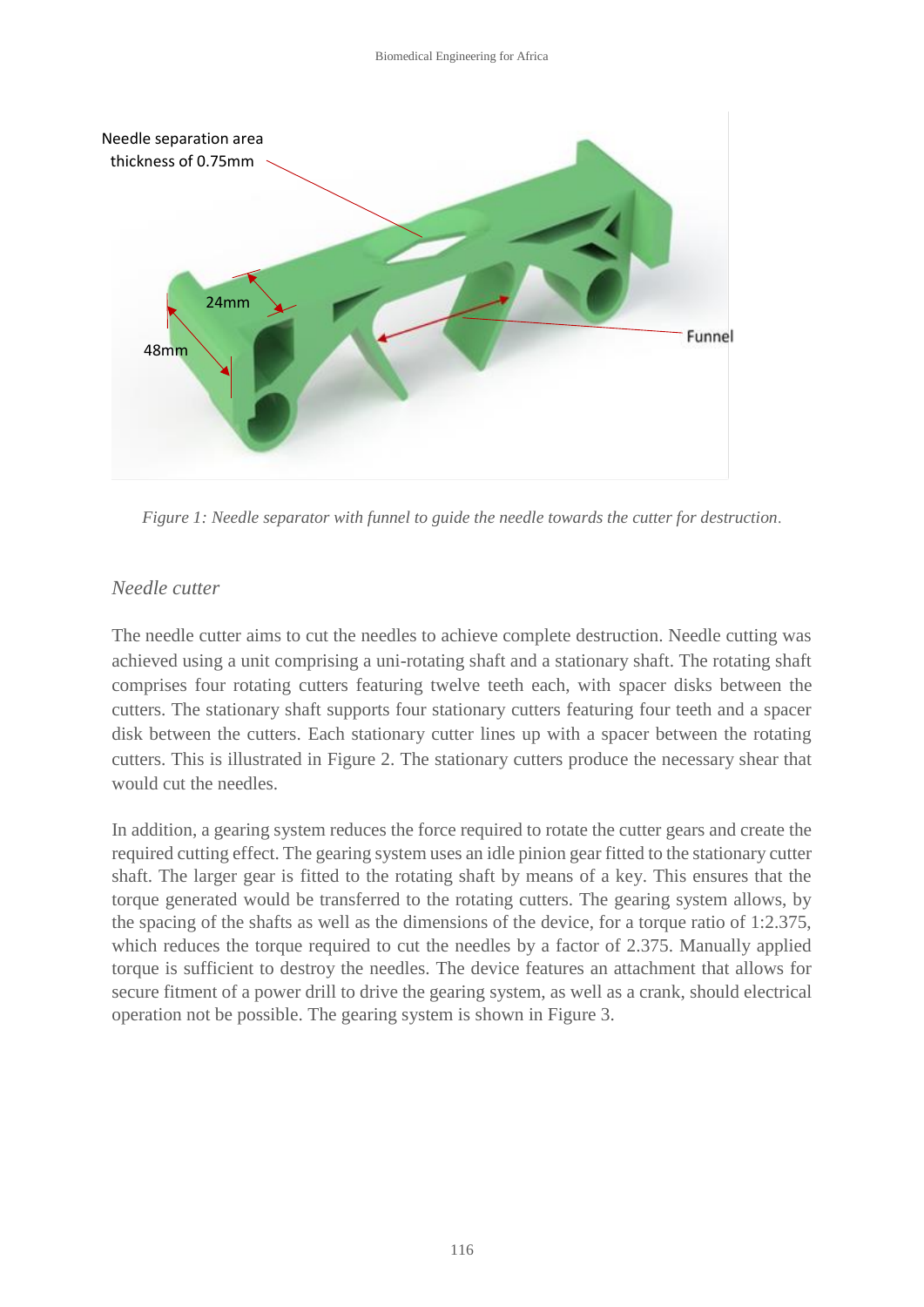Needle Disposal Device for Use in Low-Resource Settings



*Figure 2: Needle cutter. Left: rotating cutters separated by spacers; Right: stationary cutters separated by spacers.*



*Figure 3: Gearing system to drive the cutter.*

The cutter and spacers were manufactured from tungsten steel by a commercial company, using wire electrical discharge machining, and hardened for durability.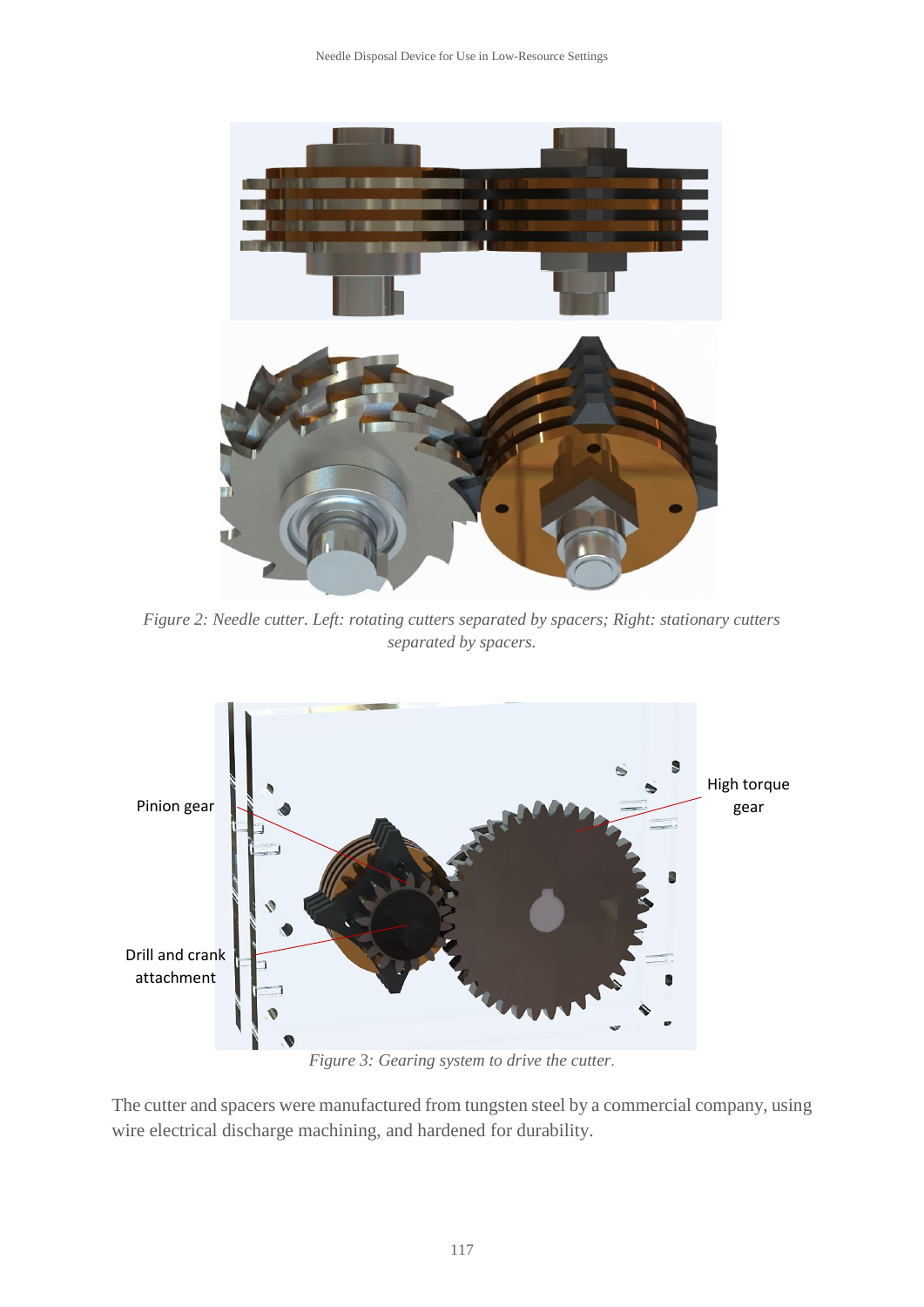The rear plate of the cutter housing was machined from a  $160 \times 125 \times 8$  mm aluminium sheet, in order to counteract the reaction torque and other forces experienced during the needle cutting procedure. The front plate was manufactured from a  $160 \times 125 \times 8$  mm sheet of Plexiglas® allowing for visualisation of the needle cutting process. Each shaft was manufactured from stainless steel due to the stresses involved. A hexagonal shaft was used for the rotating cutters and a cubic shaft for the stationary cutters. This eliminated the need for keys to fixate the cutters. As previously mentioned, the cutters were all machined out of tungsten steel and hardened to ensure strength and longevity.

#### *Container with separator for plastic and metal*

A mechanism to separate the cut plastic from the cut needle was a requirement to allow for materials to be recycled. The 3D printed plastic container was manufactured from Zortrax Ultra-T Ivory plastic. The material is specifically designed for the Zortrax M-200 3D printer and is durable as well as capable of producing highly detailed prints. Chemical degradation and heat were considered for the separation of plastic, but were found to be too expensive, particularly in the case of rural clinics in Nigeria. Instead, a magnetic means was selected to separate the metal from the plastic. Two rare earth neodymium rectangular magnets ( $50 \times 20$ )  $\times$  6 mm) were embedded in polymer housing (see Figure 4) and placed below the cutting mechanism. Once the needle has been cut up, the metal pieces would be caught by the magnets and the plastic would slide to the bottom of the container. Upon opening the container, the plastic can be collected and the metal pieces scraped off the magnets.



*Figure 4: Container for destroyed needles, with magnetic (neodymium) separation.*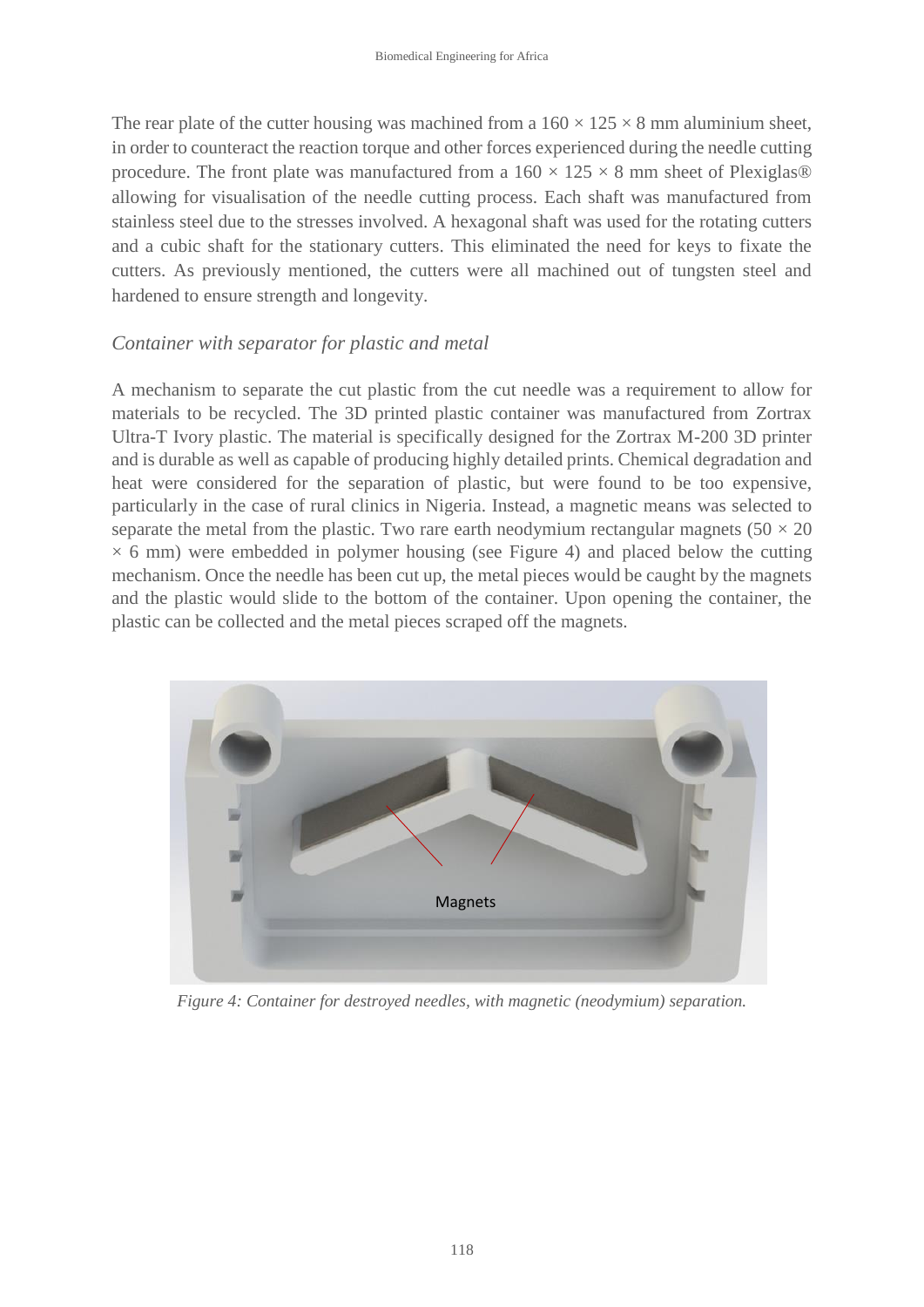The complete needle disposal device is shown in Figure 5.





*Figure 5: Needle disposal device*.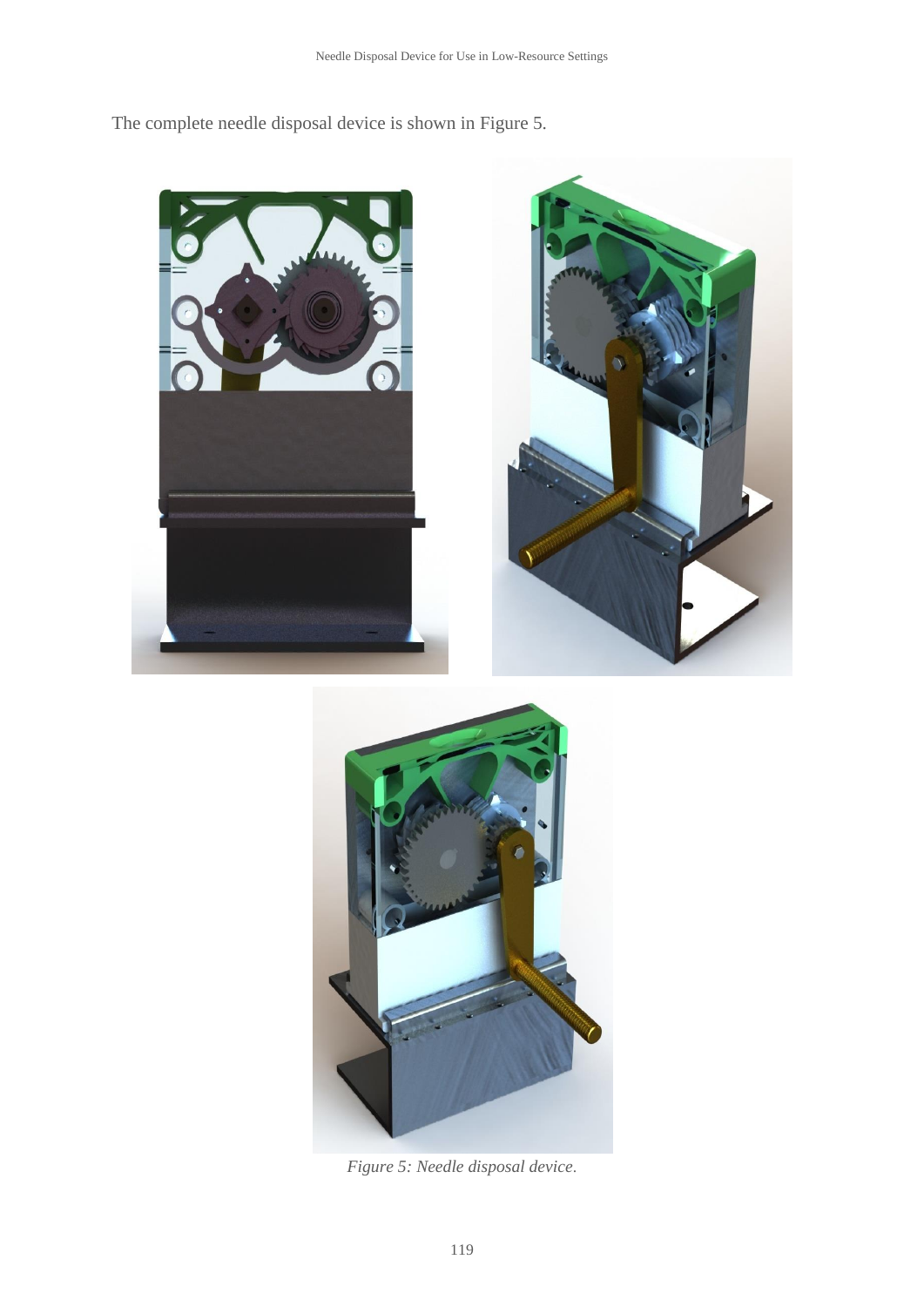#### *Cost breakdown for one device*

The total cost for the manufacture of the device was approximately ZAR 5,000, broken down as follows:

- Cutters ZAR 3000 (material and manufacturing)
- 3D plastic:
	- o Separator: ZAR 70
	- $O$  Base 1: ZAR 140
	- o Base 2: ZAR 100
- Plexiglass:
	- o Side plates: ZAR 20
	- o Front plate: ZAR 40
- Gears: ZAR300
- Shafts: ZAR100
- Brass handle: ZAR 150
- Aluminium
	- o Fixator: ZAR 240
	- o Back plate: ZAR 100
- Magnets: ZAR 280 (ZAR140 each)
- Bearings: ZAR 200

### **Conclusion**

The device allows clinical staff to dispose of and destroy needles at point of use, addressing the problem of needle stick injuries among hospital staff and the public. It allows for the recycling of materials. It is compact and designed to be affordable (approximately R5000 or Naira 135,000 per device by small scale manufacturing), therefore allowing for implementation in low-resource settings.

### **Acknowledgements**

The authors are grateful to Charles Harris and Tyrone de Wet from the Mechanical Workshop of the Department of Human Biology, University of Cape Town, for their design and manufacturing contributions.

Research reported in this publication was supported by the Fogarty International Center of the National Institutes of Health under award number D43TW009374.

### **References**

Abah, S.O. & Ohimain, E.I. 2010. Assessment of dumpsite rehabilitation potential using the integrated risk-based approach: a case study of Eneka, Nigeria. *World Applied Sciences Journal.* 8(4):436–442.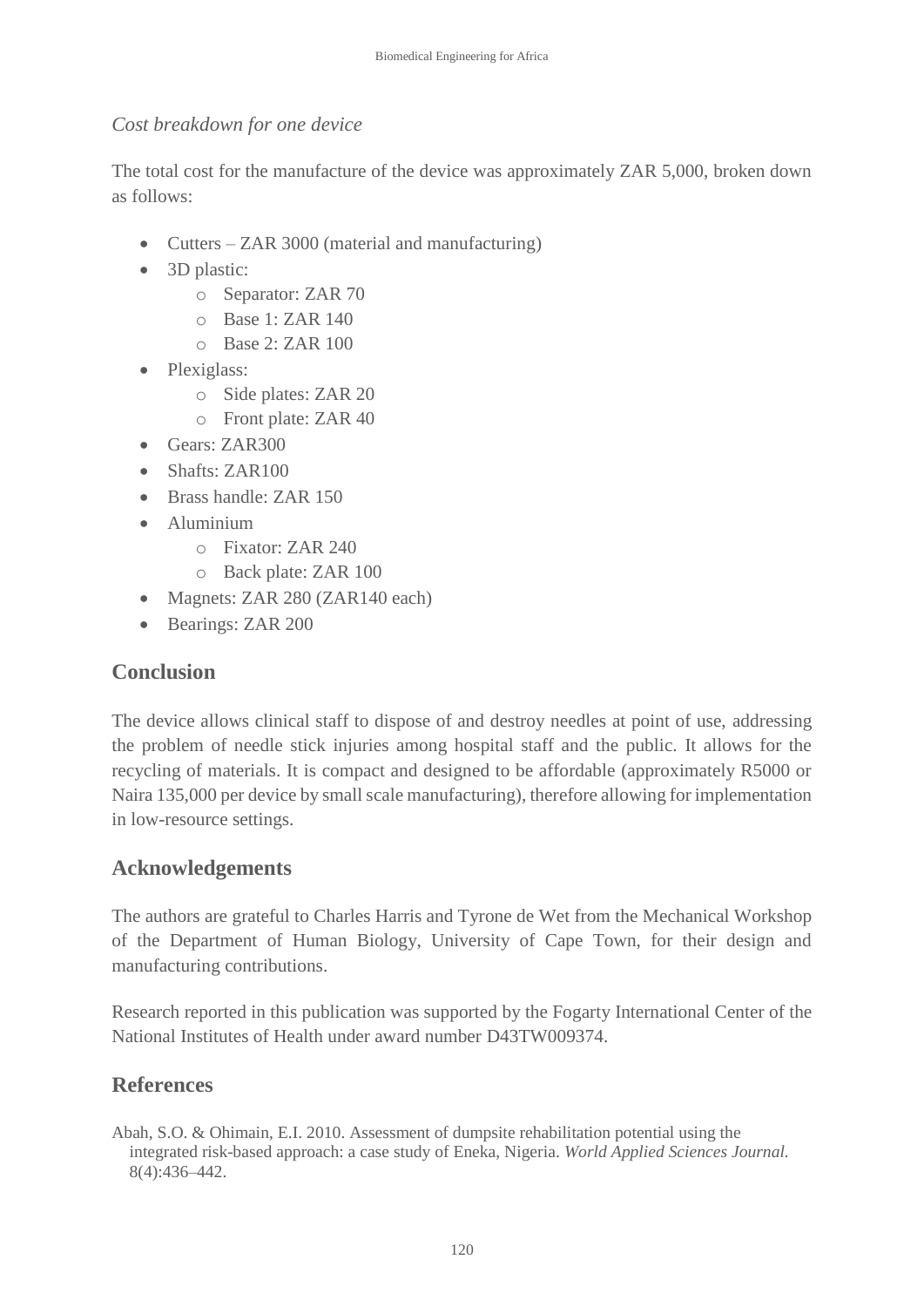- Abah, S.O. & Ohimain, E.I. 2011. Healthcare waste management in Nigeria: a case study. *Journal of Public Health and Epidemiology.* 3(3):99–110.
- Alamgir, H., Cvitkovich, Y., Astrakianakis, G., Yu, S. & Yassi, A. 2008. Needlestick and other potential blood and body fluid exposures among health care workers in British Columbia, Canada. *American Journal of Infection Control.* 36(1):12–21.
- Awodele, O., Adewoye, A.A. & Oparah, A.C. 2016. Assessment of medical waste management in seven hospitals in Lagos, Nigeria. *BMC Public Health.* 16(1):269.
- Balouchi, A., Shahdadi, H., Ahmadidarrehsima, S. & Rafiemanesh, H. 2015. The frequency, causes and prevention of needlestick injuries in nurses of Kerman: a cross-sectional study. *Journal of Clinical and Diagnostic Research.* 9(12):DC13.

Blackman Jr, W.C. 2016. *Basic hazardous waste management.* Boca Raton, FL: CRC Press.

- CDC. 1987. *Recommendations for prevention of HIV transmission in health-care settings*. Atlanta, GA: Centres for Disease Control.
- Chaerul, M., Tanaka, M. & Shekdar, A.V. 2008. A system dynamics approach for hospital waste management. *Waste Management.* 28(2):442–449.
- Chalupka, S.M., Markkanen, P., Galligan, C. & Quinn, M. 2008. Sharps injuries and bloodborne pathogen exposures in home health care. *AAOHN Journal: Official Journal of the American Association of Occupational Health Nurses*. 56(1):15–32.
- Diaz, L., Savage, G. & Eggerth, L. 2005. Alternatives for the treatment and disposal of healthcare wastes in developing countries. *Waste Management.* 25(6):626–637.
- Domin, M. & Smith, C. 1992. OSHA's final rule on occupational exposure to bloodborne pathogens. *Journal of Healthcare Materiel Management.* 10(2):36, 38, 40 passim.
- Ekwueme, D.U., Weniger, B.G. & Chen, R.T. 2002. Model-based estimates of risks of disease transmission and economic costs of seven injection devices in sub-Saharan Africa. *Bulletin of the World Health Organization.* 80(11):859–870.
- EU. 2010. Implementing the framework agreement on prevention from sharps injuries in the hospital and health care sector. *Official Journal of European Union*. 53 (L134): 66–72.
- EU-OSHA. 2010. Implementing the framework agreement on prevention from sharps injuries in the hospital and health care sector, concluded by HOSPEEM and EPSU. Available: https://osha.europa.eu/en/legislation/guidelines/framework-agreement-on-prevention-from-sharpinjuries-in-the-hospital-and-healthcare [2019, May 06].
- Gold, K. 2011. Analysis: The impact of needle, syringe, and lancet disposal on the community*. Journal of Diabetes Science and Technology.* 5(4): 848–850.
- Guerrero, L.A., Maas, G. & Hogland, W. 2013. Solid waste management challenges for cities in developing countries. *Waste Management.* 33(1):220–232.
- Gyawali, S., Rathore, D.S., Bhuvan, K. & Shankar, P.R. 2013. Study of status of safe injection practice and knowledge regarding injection safety among primary health care workers in Baglung district, western Nepal. *BMC International Health and Human Rights.* 13(1):3.
- Harhay, M.O., Halpern, S.D., Harhay, J.S. & Olliaro, P.L. 2009. Health care waste management: a neglected and growing public health problem worldwide. *Tropical Medicine & International Health.* 14(11):1414–1417.
- Hassan, M.M., Ahmed, S.A., Rahman, K.A. & Biswas, T.K. 2008. Pattern of medical waste management: existing scenario in Dhaka City, Bangladesh. *BMC Public Health.* 8(1):36.
- Hatcher, I.B. 2002. Reducing sharps injuries among health care workers: a sharps container quality improvement project. *The Joint Commission Journal on Quality Improvement.* 28(7):410–414.
- Hester, R.E. & Harrison, R.M. 2002. *Environmental and health impact of solid waste management activities.* Royal Society of Chemistry. DOI: https://doi.org/10.1039/9781847550767
- Ishtiaq, O., Qadri, A.M., Mehar, S., Gondal, G.M., Iqbal, T., Ali, S. & Janjua, N.Z. 2012. Disposal of syringes, needles, and lancets used by diabetic patients in Pakistan. *Journal of Infection and Public Health.* 5(2):182–188.
- Jagger, J. 1996. Reducing occupational exposure to bloodborne pathogens: where do we stand a decade later? *Infection Control and Hospital Epidemiology.* 17(9):573–575.
- Jahangiri, M., Rostamabadi, A., Hoboubi, N., Tadayon, N. & Soleimani, A. 2016. Needle stick injuries and their related safety measures among nurses in a university hospital, Shiraz, Iran. *Safety and Health at Work.* 7(1):72–77.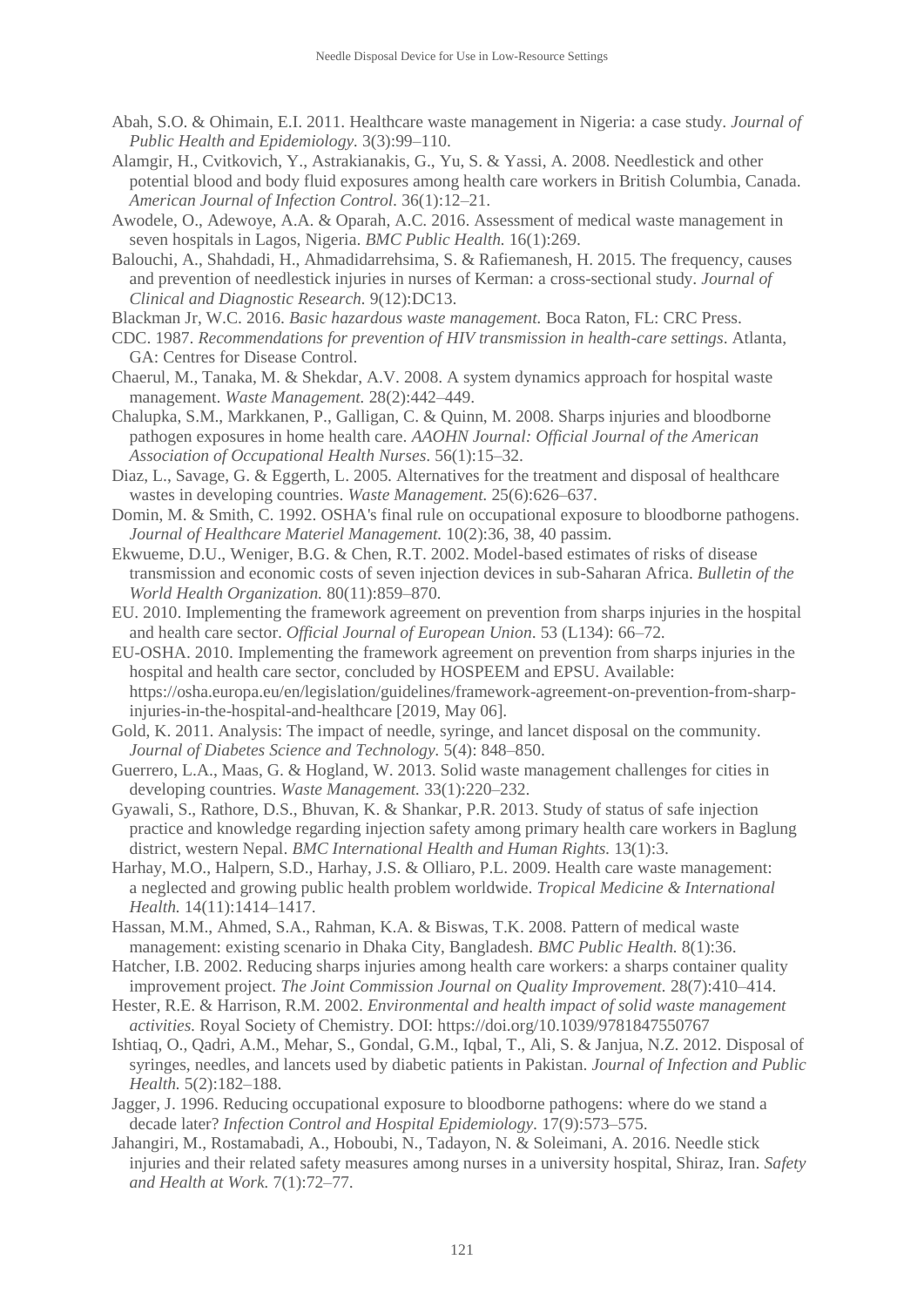- Kgathi, D. & Bolaane, B. 2001. Instruments for sustainable solid waste management in Botswana. *Waste Management & Research.* 19(4):342–353.
- Lavoie, M. C., Verbeek, J. H. & Pahwa, M. 2014. Devices for preventing percutaneous exposure injuries caused by needles in healthcare personnel. *Cochrane Database of Systematic Reviews*, Issue 3, Article No. CD009740: 1–76.
- Longe, E. & Williams, A. 2006. A preliminary study of medical waste management in Lagos metropolis, Nigeria. *Journal of Environmental Health Science & Engineering.* 3(2):133–139.
- Reddy V.K., Lavoie, M.C., Verbeek, J.H., Parantainen, A. & Pahwa, M. 2012. Devices for preventing percutaneous exposure injuries caused by needles in health care personnel. *Cochrane Database of Systematic Reviews*. 11: CD009740. DOI: 10.1002/14651858.CD009740.pub3.
- Macaulay, B.M. & Odiase, F.M. 2016. Medical waste management practices in developing countries: a case study of health facilities in Akure, Nigeria. *International Journal of Environment and Waste Management.* 17(2):103–127.
- Madhukumar, S. & Ramesh, G. 2012. Study about awareness and practices about health care waste management among hospital staff in a medical college hospital, Bangalore. *Iranian Journal of Basic Medical Sciences.* 3(1):7–11.
- Manyele, S. 2004. Effects of improper hospital-waste management on occupational health and safety. *African Newsletter on Occupational Health and Safety.* 14(2):30–33.
- Manyele, S. & Lyasenga, T. 2010. Factors affecting medical waste management in lowlevel health facilities in Tanzania SV. *African Journal of Environmental Science and Technology.* 4(5).
- Manyele, S.V. & Mujuni, C.M. 2010. Current status of sharps waste management in the lower-level health facilities in Tanzania. *Tanzania Journal of Health Research.* 12(4):257–264.
- Mathur, V., Dwivedi, S., Hassan, M. & Misra, R. 2011. Knowledge, attitude, and practices about biomedical waste management among healthcare personnel: a cross-sectional study. *Indian Journal of Community Medicine.* 36(2):143.
- Mato, R. & Kaseva, M. 1999. Critical review of industrial and medical waste practices in Dar es Salaam City. *Resources, Conservation and Recycling.* 25(3):271–287.
- Mbongwe, B., Mmereki, B.T. & Magashula, A. 2008. Healthcare waste management: current practices in selected healthcare facilities, Botswana. *Waste Management.* 28(1):226–233.
- Moro, P.L., Moore, A., Balcacer, P., Montero, A., Diaz, D., Gómez, V., Garib, Z. & Weniger, B.G. 2007. Epidemiology of needlesticks and other sharps injuries and injection safety practices in the Dominican Republic. *American Journal of Infection Control.* 35(8):552–559.
- Mühlich, M., Scherrer, M. & Daschner, F. 2003. Comparison of infectious waste management in European hospitals. *Journal of Hospital Infection.* 55(4):260–268.
- Muller, N. 2005. *Evaluation of a disposable needle-removal device in Uganda.* Seattle, WA: United States Agency for International Development (USAID).
- Nagao, Y., Baba, H., Torii, K., Nagao, M., Hatakeyama, K., Iinuma, Y., Ichiyama, S., Shimokata, K. et al. 2007. A long-term study of sharps injuries among health care workers in Japan. *American Journal of Infection Control.* 35(6):407–411.
- Nsubuga, F.M. & Jaakkola, M.S. 2005. Needle stick injuries among nurses in sub‐Saharan Africa. *Tropical Medicine & International Health.* 10(8):773–781.
- Patwary, M.A., O'Hare, W.T. & Sarker, M.H. 2011. Assessment of occupational and environmental safety associated with medical waste disposal in developing countries: a qualitative approach. *Safety Science.* 49(8):1200–1207. DOI: 10.1016/j.ssci.2011.04.001.
- Patwary, M.A., O'Hare, W.T. & Sarker, M.H. 2012. Occupational accident: an example of fatalistic beliefs among medical waste workers in Bangladesh. *Safety Science.* 50(1):76–82. DOI: 10.1016/j.ssci.2011.07.004.
- Perry, J., Jagger, J., Parker, G., Phillips, E.K. & Gomaa, A. 2012. Disposal of sharps medical waste in the United States: impact of recommendations and regulations, 1987–2007. *American Journal of Infection Control.* 40(4):354–358.
- Rachiotis, G., Papagiannis, D., Markas, D., Thanasias, E., Dounias, G. & Hadjichristodoulou, C. 2012. Hepatitis B virus infection and waste collection: prevalence, risk factors, and infection pathway. *American Journal of Industrial Medicine.* 55(7):650–655.
- Salkin, I.F. & Kennedy, M. 2001. *Review of health impacts from microbiological hazards in healthcare wastes.* Available: